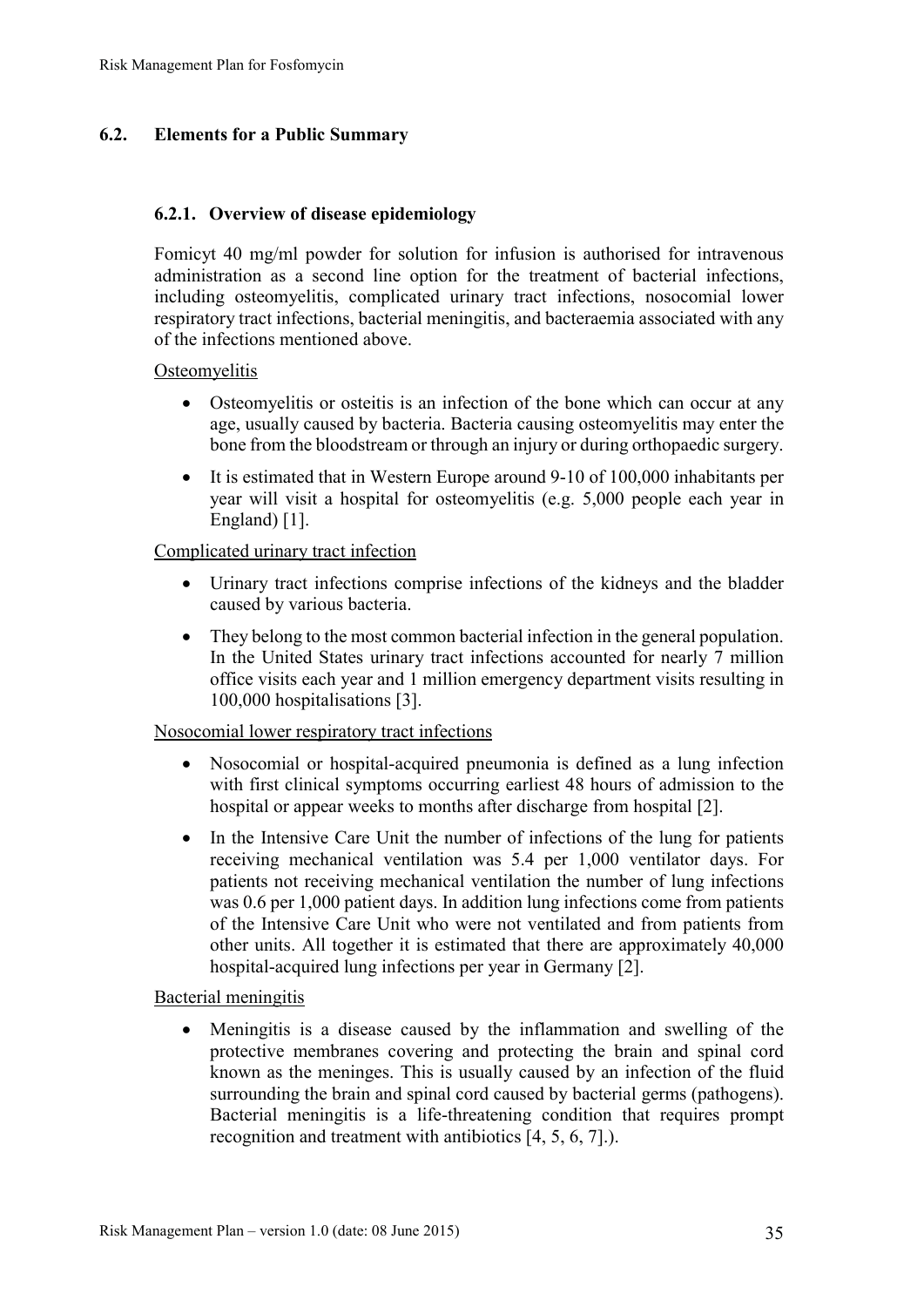• The incidence in Western Europe is estimated with 3 to 5 cases per  $100,000$ inhabitants per year (e.g. 2,000 to 3,200 cases per year in the United Kingdom). Incidence is higher in children (around 21 of 100,000 children per year).

Bacteraemia associated with any of the infections mentioned above

- All of the infections described above, i.e. complicated urinary tract infections, nosocomial lower respiratory tract infections, and even more frequently acute osteomyelitis and bacterial meningitis, may be associated with bacteraemia, which is defined as the presence of bacterial pathogens in the blood.
- Bacteraemia can have severe complications including life threatening systemic immune reaction which is called sepsis, septic shock, or infection of different organs distinct from the original source of the bloodstream infection.

## **6.2.2. Summary of treatment benefits**

Fosfomycin belongs to a group of medicines called antibiotics. It works by killing certain groups of germs (bacteria) that cause serious infectious diseases. If left untreated, an infectious disease can spread through the patient's body and may be fatal. It is important that the patient receives an effective treatment for this condition. Fosfomycin is given as an infusion into a vein (a drip) by a doctor or a nurse.

Fosfomycin has been used for more than 40 years for intravenous treatment of severe and complicated bacterial infections. Efficacy and safety of fosfomycin have been established in more than 60 clinical trials (carried out in more than 1,600 patients) mostly performed in the 1970s and 1980s. An improvement of disease was shown in a considerable number of these studies and a favourable effect was also seen with respect to the eradication of bacteria. Microbiological surveys over the past decades indicate that there has been only rather small changes in the activity of fosfomycin against the relevant pathogens, including problematic organisms, which are resistant to standard antibiotic regimens. Therefore, fosfomycin is indicated when it is considered inappropriate to use standard or first line antibacterial agents, or when these alternative antibacterial agents have failed to demonstrate efficacy.

### **6.2.3. Unknowns relating to treatment benefits**

Fosfomycin is a treatment option when it is considered inappropriate to use standard or first line antibacterial agents, or when these alternative antibacterial agents have failed to demonstrate efficacy. The reason for fosfomycin being regarded as a socalled "second line antibiotic" is the limited clinical data base available to support the efficacy and safety of this antibiotic, as already addressed in section 6.2.2. In particular, dosing recommendations for children and for patients with renal impairment (kidney problems) are based on limited clinical data. Safety and efficacy have not been studied in children with different stages of kidney failure. Dosing recommendations for adult patients on renal replacement therapy (e.g. dialysis) are only available for some but not all of the different procedures established to help people with kidney failure.

Fosfomycin may be used for the treatment of infections with bacteria which are resistant to other antibiotics. However, resistance to fosfomycin has also been reported.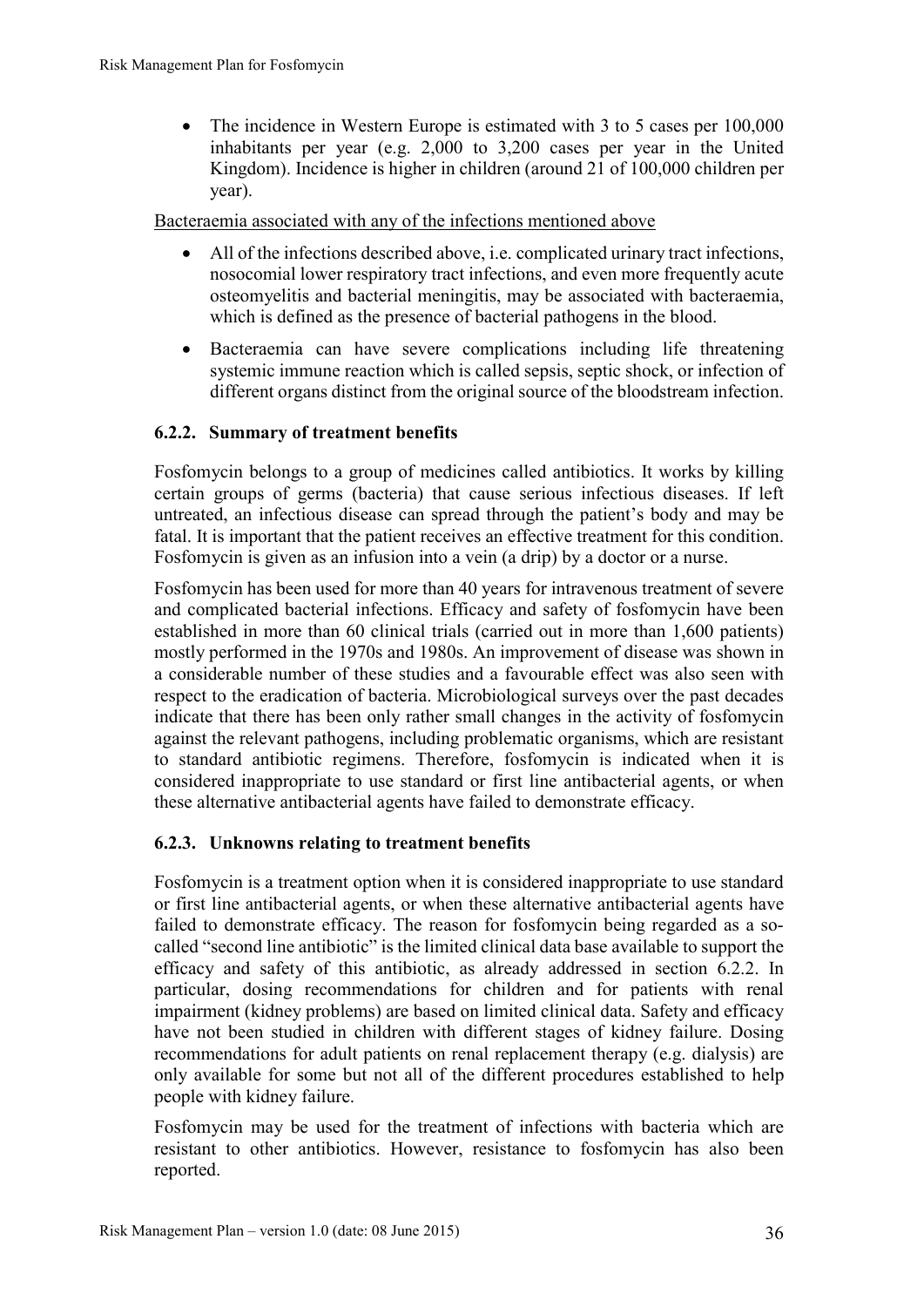# **6.2.4. Summary of safety concerns**

# **Important identified risks**

| <b>Risk</b>                                                                                                   | What is known                                                                                                                                                                                                                                                                                                                                                                                                                                                                                           | Preventability                                                                                                                                                                                                                                                                                                                                                                                                                                                                                                                                                                                                                                     |
|---------------------------------------------------------------------------------------------------------------|---------------------------------------------------------------------------------------------------------------------------------------------------------------------------------------------------------------------------------------------------------------------------------------------------------------------------------------------------------------------------------------------------------------------------------------------------------------------------------------------------------|----------------------------------------------------------------------------------------------------------------------------------------------------------------------------------------------------------------------------------------------------------------------------------------------------------------------------------------------------------------------------------------------------------------------------------------------------------------------------------------------------------------------------------------------------------------------------------------------------------------------------------------------------|
| High levels of blood<br>sodium or low levels of<br>blood potassium<br>(hypernatraemia and/or<br>hypokalaemia) | The fosfomycin solution<br>contains high levels of<br>sodium which is brought<br>into the bloodstream by<br>infusion and in turn may<br>cause potassium to be<br>cleared from the blood<br>excessively. These effects<br>occur uncommonly<br>(affecting less than 1 person<br>in 100) and may be<br>recognised by symptoms<br>such as confusion, muscle<br>twitching or abnormal heart<br>rhythm. Patients who have<br>a high sodium blood level<br>before fosfomycin<br>treatment are at special risk. | Yes, doctors are advised to<br>consider recommending a<br>low-sodium diet,<br>supplementing potassium,<br>and monitoring serum<br>sodium and potassium<br>levels and water balance<br>during treatment.<br>Fosfomycin should be used<br>with caution in patients<br>with heart problems, high<br>blood pressure, a certain<br>disorder of the hormone<br>system (hyperaldo-<br>steronism), high levels of<br>blood sodium before<br>treatment and fluid<br>accumulation in the lungs<br>(pulmonary oedema).<br>The patient should tell<br>his/her doctor right away if<br>confusion, muscle twitching<br>or abnormal heart rhythm<br>should occur. |
| Serious allergic reaction<br>(anaphylactic shock)                                                             | Serious allergic reactions<br>may occur very rarely<br>(affecting less than 1 person<br>in $10000$ . They may be<br>recognised by symptoms<br>such as breathing or<br>swallowing problems,<br>sudden wheezing, dizziness,<br>swelling of eyelids, face,<br>lips or tongue, rash or<br>itching.                                                                                                                                                                                                          | No, patients with known<br>allergy to fosfomycin<br>should not be treated with<br>this antibiotic and patients<br>are advised to tell their<br>doctor straight away if<br>symptoms of an allergic<br>reaction should occur. In<br>this case, the infusion may<br>have to be stopped<br>immediately.                                                                                                                                                                                                                                                                                                                                                |
| Serious bowel inflammation<br>(pseudomembranous<br>colitis)                                                   | Pseudomembranous colitis,<br>presenting as a severe and<br>persistent diarrhoea which<br>may be associated with<br>abdominal pain or fever,<br>may occur, but the<br>frequency cannot be                                                                                                                                                                                                                                                                                                                | No, patients are advised to<br>tell their doctor<br>immediately, when severe<br>and persisting diarrhoea<br>with or without fever<br>should occur during or                                                                                                                                                                                                                                                                                                                                                                                                                                                                                        |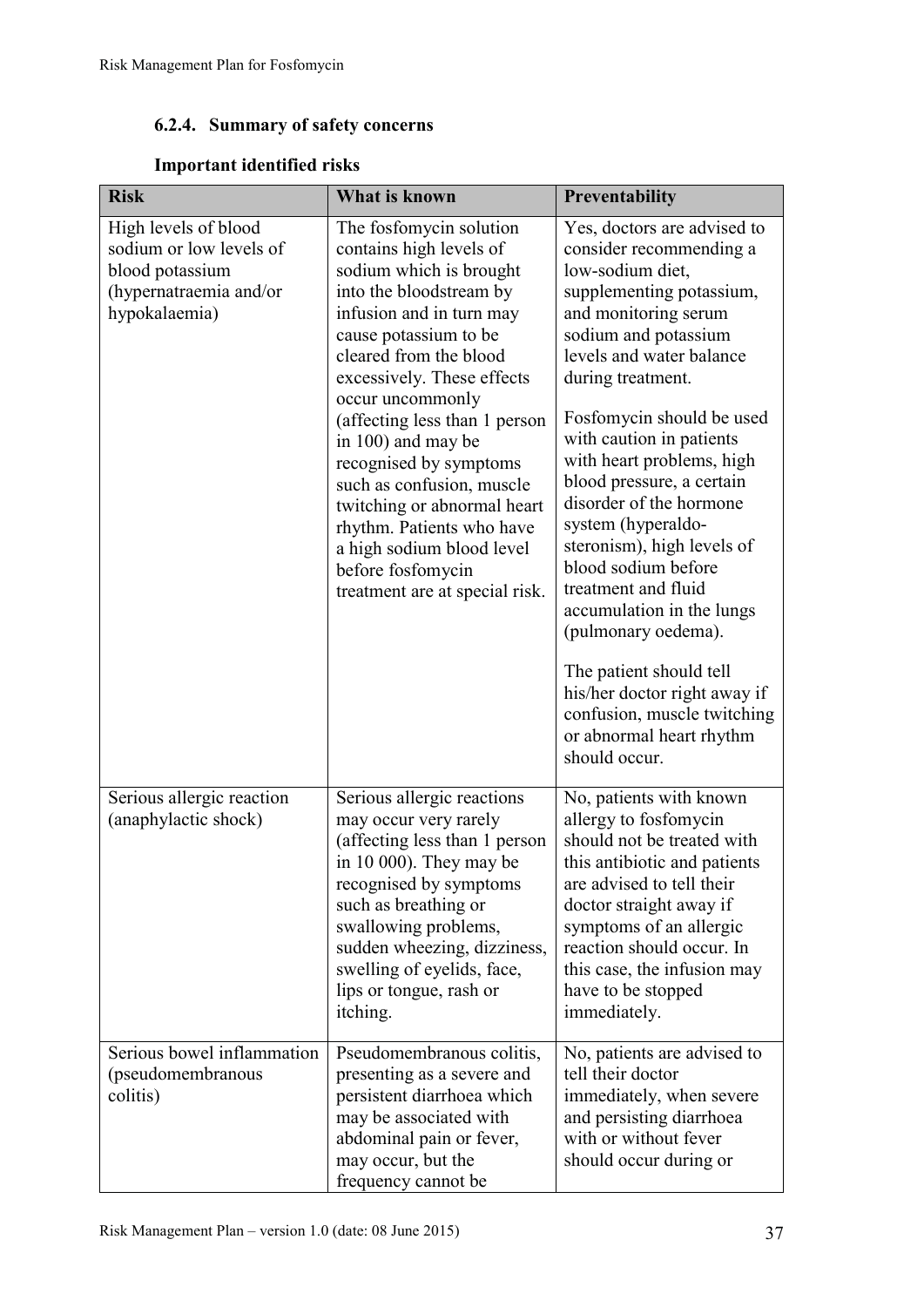|                                                                                                                                                                    | estimated from the<br>available data.<br>Pseudomembranous colitis<br>has been reported with<br>nearly all antibacterial<br>agents including<br>fosfomycin, and may range<br>in severity from mild to<br>life-threatening. This kind<br>of bowel inflammation is<br>caused by specific bacteria<br>called Clostridium difficile. | shortly after fosfomycin<br>treatment.<br>In this case, fosfomycin<br>treatment may have to be<br>stopped immediately and<br>the doctor will consider<br>specific treatment against<br>the bacteria causing<br>pseudomembranous colitis.<br>Patients are advised to tell<br>their doctor immediately,<br>when severe and persisting<br>diarrhoea with or without<br>fever should occur. In this<br>case, patients should not<br>take medicines against<br>diarrhoea that inhibit the<br>bowel movements<br>(antiperistaltics). |
|--------------------------------------------------------------------------------------------------------------------------------------------------------------------|---------------------------------------------------------------------------------------------------------------------------------------------------------------------------------------------------------------------------------------------------------------------------------------------------------------------------------|--------------------------------------------------------------------------------------------------------------------------------------------------------------------------------------------------------------------------------------------------------------------------------------------------------------------------------------------------------------------------------------------------------------------------------------------------------------------------------------------------------------------------------|
| Use in patients with<br>reduced kidney function<br>(renal impairment)                                                                                              | Fosfomycin is excreted via<br>the kidneys.                                                                                                                                                                                                                                                                                      | Yes, the dosage of<br>fosfomycin may have to be<br>modified if the patient's<br>kidney function is<br>moderately to severely<br>reduced. Patients are<br>recommended to inform<br>their doctor about kidney<br>problems.                                                                                                                                                                                                                                                                                                       |
| Adverse reactions affecting<br>the liver (hepatotoxicity,<br>including fatty liver and<br>hepatitis)                                                               | High levels of blood liver<br>enzymes, possibly<br>associated with liver<br>problems, may occur<br>uncommonly (affecting less<br>than 1 person in 100). More<br>rarely, liver problems such<br>as fatty liver and liver<br>inflammation (hepatitis)<br>may occur.                                                               | No, patients are<br>recommended to tell their<br>doctor straight away if they<br>notice yellowing of the skin<br>or the whites of their eyes<br>(jaundice) which can be an<br>early sign of liver problems.                                                                                                                                                                                                                                                                                                                    |
| Adverse reactions affecting<br>the blood and lymphatic<br>system (haematological<br>reactions, including aplastic<br>anaemia, agranulocytosis<br>and pancytopenia) | Haematological reactions,<br>including severe reduction<br>in blood cells which can<br>cause weakness, bruising or<br>make infections more likely<br>(aplastic anaemia) and<br>severe reduction in number<br>of white cells which makes                                                                                         | No, patients are<br>recommended to tell their<br>doctor straight away if they<br>notice pale skin, weakness<br>or breathlessness and/or<br>bleeding, bruising and more<br>infections as usual which is<br>possibly due to a reduction                                                                                                                                                                                                                                                                                          |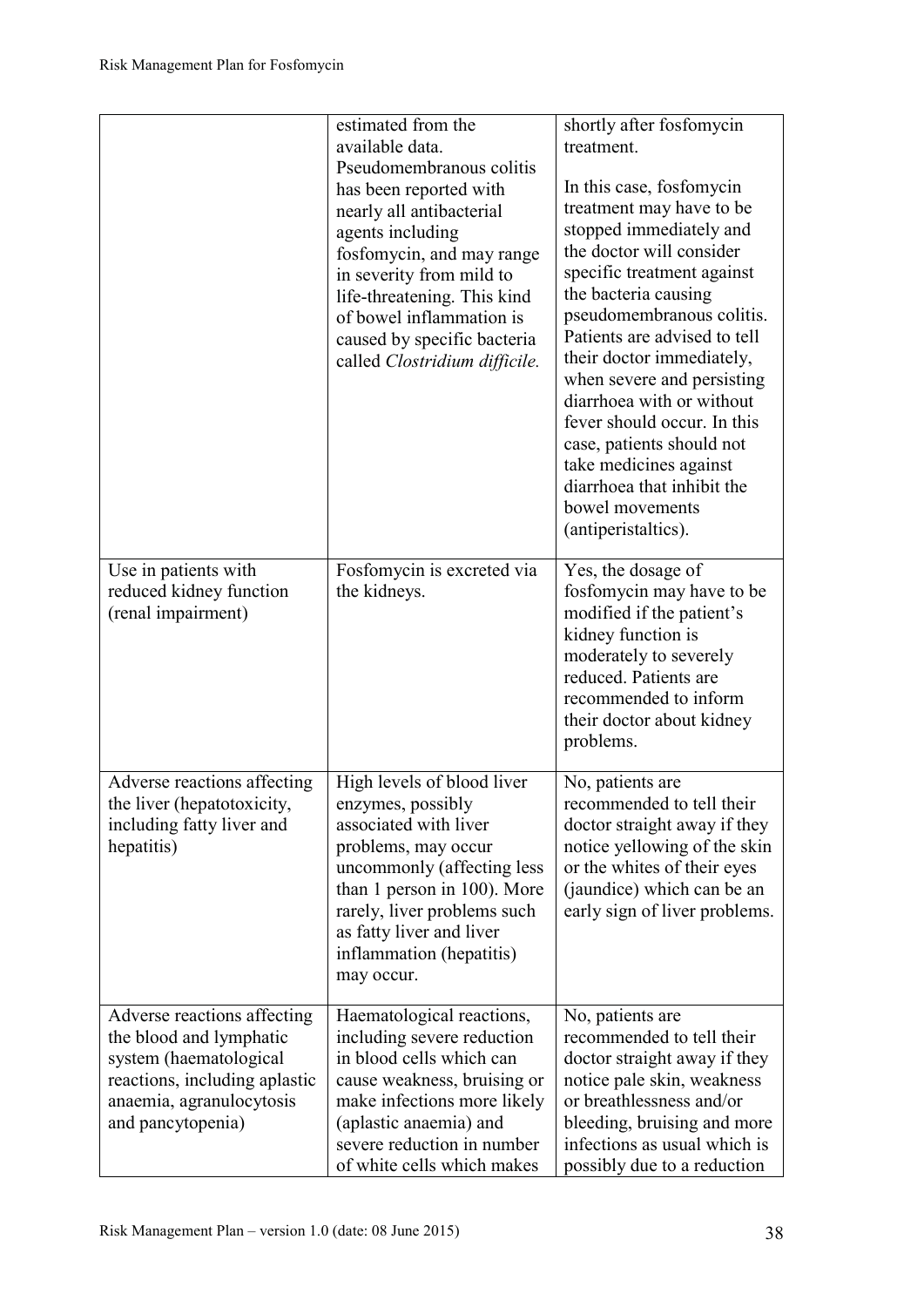| infections more likely      | in blood cells and/or could |
|-----------------------------|-----------------------------|
| (agranulocytosis) or severe | be caused by a low number   |
| reduction in blood cells    | of white blood cells or     |
| which can cause weakness,   | blood platelets.            |
| bruising or make infections |                             |
| more likely (pancytopenia)  |                             |
| may occur rarely (affecting |                             |
| less than 1 person in 1000) |                             |
| and with unknown            |                             |
| frequency, respectively.    |                             |
| They may be recognised by   |                             |
| symptoms such as pale       |                             |
| skin, weakness or           |                             |
| breathlessness and          |                             |
| bleeding, bruising and      |                             |
| acquiring more infections   |                             |
| as usual, respectively.     |                             |
|                             |                             |

# **Important potential risks**

| <b>Risk</b>                      | <b>What is known</b>                                                                                                                                                                                                                                                                      |  |
|----------------------------------|-------------------------------------------------------------------------------------------------------------------------------------------------------------------------------------------------------------------------------------------------------------------------------------------|--|
|                                  | (Including reason why it is considered a potential risk)                                                                                                                                                                                                                                  |  |
| Development of<br>resistance     | As many other antibacterial agents the effectiveness of fosfomycin<br>can decrease over time because bacteria can develop resistance to<br>this drug. Resistance to fosfomycin in bacteria has been described<br>but may vary geographically and with time for selected species.          |  |
|                                  | Patients are advised that their doctor decides on treatment duration<br>and that it is important to complete the full course of treatment as<br>advised by their doctor. Combining fosfomycin with other antibiotics<br>may reduce the occurrence of resistant bacteria during treatment. |  |
| Intra-arterial<br>administration | As damaging effects can result from inadvertent intra-arterial<br>administration of fosfomycin, it is essential to ensure that<br>fosfomycin is only administered into veins.                                                                                                             |  |
|                                  | Patients are informed that fosfomycin is given as an infusion into a<br>vein by a doctor or a nurse. Doctors are instructed to administer<br>fosfomycin only into veins.                                                                                                                  |  |

# **Missing information**

| <b>Risk</b>     | What is known                                                    |
|-----------------|------------------------------------------------------------------|
| Use in pregnant | There are limited information on the safety of fosfomycin in     |
| or lactating    | pregnant women. However, it is known, that fosfomycin is         |
| women           | transferred from the maternal to the foetal circulation system.  |
|                 | Recommendation is given that fosfomycin should not be prescribed |
|                 | to pregnant women unless the benefit outweighs the risk.         |
|                 |                                                                  |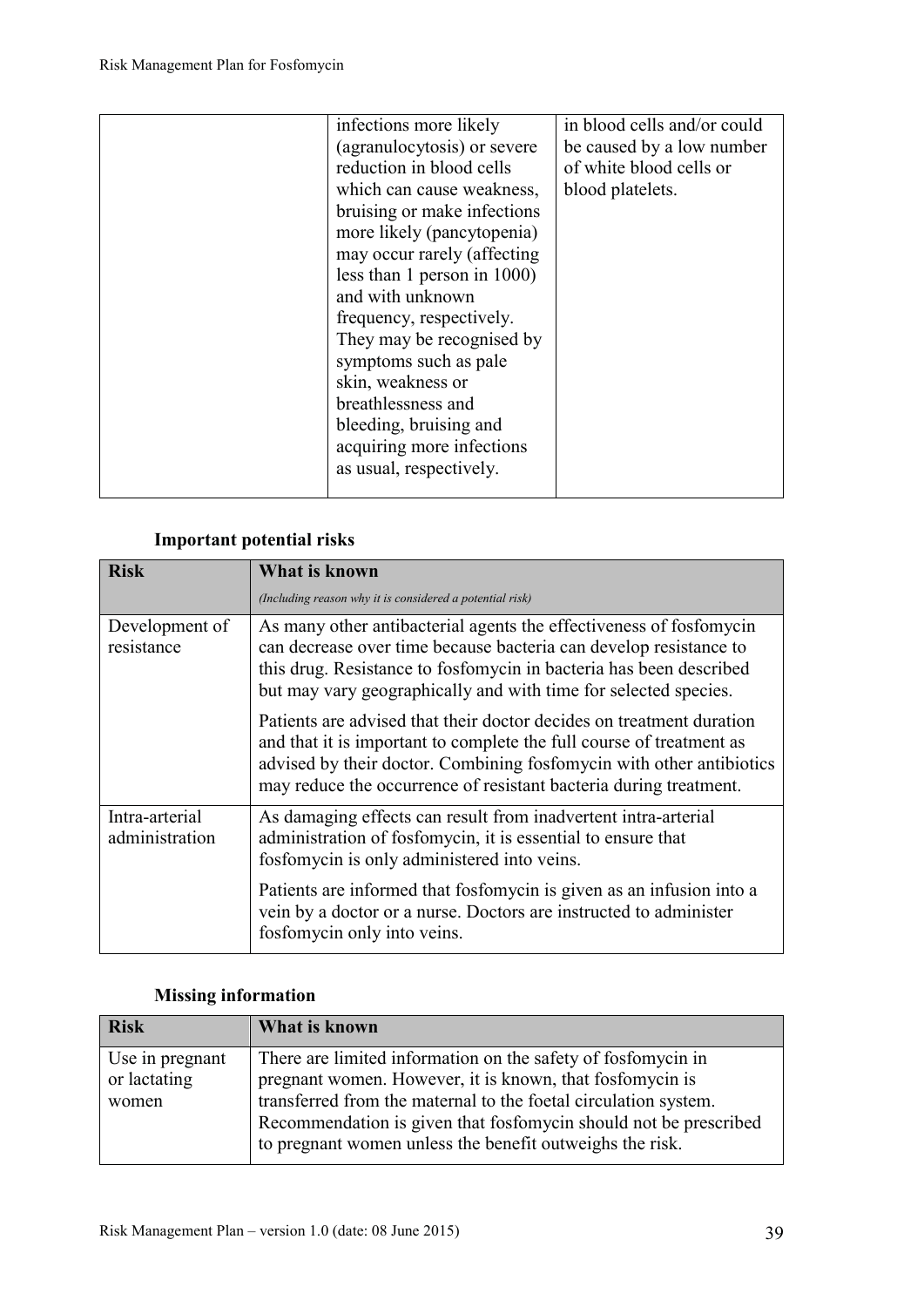|                                                                                               | Fosfomycin levels in human milk are low (about 8 % of the blood<br>concentrations). Fosfomycin should therefore not be administered<br>during lactation, unless the benefit outweighs the risk.                                                                                                                                                                                |
|-----------------------------------------------------------------------------------------------|--------------------------------------------------------------------------------------------------------------------------------------------------------------------------------------------------------------------------------------------------------------------------------------------------------------------------------------------------------------------------------|
| Use of<br>fosfomycin in<br>children with<br>kidney problems<br>(renal)<br><i>impairment</i> ) | No dose recommendations can be made for children with renal<br>impairment.<br>Clinical data for children and neonates with renal impairment are<br>currently lacking. Safety and efficacy have not yet been evaluated in<br>clinical trials.                                                                                                                                   |
|                                                                                               | Patients are advised to inform their doctor about kidney problems.                                                                                                                                                                                                                                                                                                             |
| Limited safety<br>data in particular<br>with high doses<br>in excess of                       | There is currently only limited information available on the safety of<br>fosfomycin in particular with high doses in excess of 16 g/day.<br>Individual doses must not exceed 8 g.                                                                                                                                                                                             |
| $16 \frac{g}{day}$                                                                            | Patients are advised to ask a medical professional immediately if<br>they think that they have been given too much fosfomycin.<br>Moreover, patients are recommended to contact their doctor<br>immediately if certain dose related adverse effects (e.g. severe and<br>persistent diarrhoea, jaundice, confusion, muscle twitching or<br>abnormal heart rhythm) should occur. |

### **6.2.5. Summary of risk minimisation measures by safety concern**

All medicines have a Summary of Product Characteristics (SmPC) which provides physicians, pharmacists and other health care professionals with details on how to use the medicine, its risk, and recommendations for minimising them. An abbreviated version of this in lay language is provided in the form of the package leaflet (PL). The measures in these documents are known as routine risk minimisation measures.

The Summary of Product Characteristics (SmPCs) and the Package leaflet for Fomicyt 40 mg/ml powder for solution for infusion authorised to Infectopharm by the Medicines and Healthcare Products Regulatory Agency (MHRA) can be found at:

http://www.mhra.gov.uk/Safetyinformation/Medicinesinformation/SPCandPILs/ind ex.htm

This medicine has no additional risk minimisation measures.

### **6.2.6. Planned post-authorisation development plan**

Due to the well known safety and efficacy profile of fosfomycin, there are currently no post-authorisation studies planned.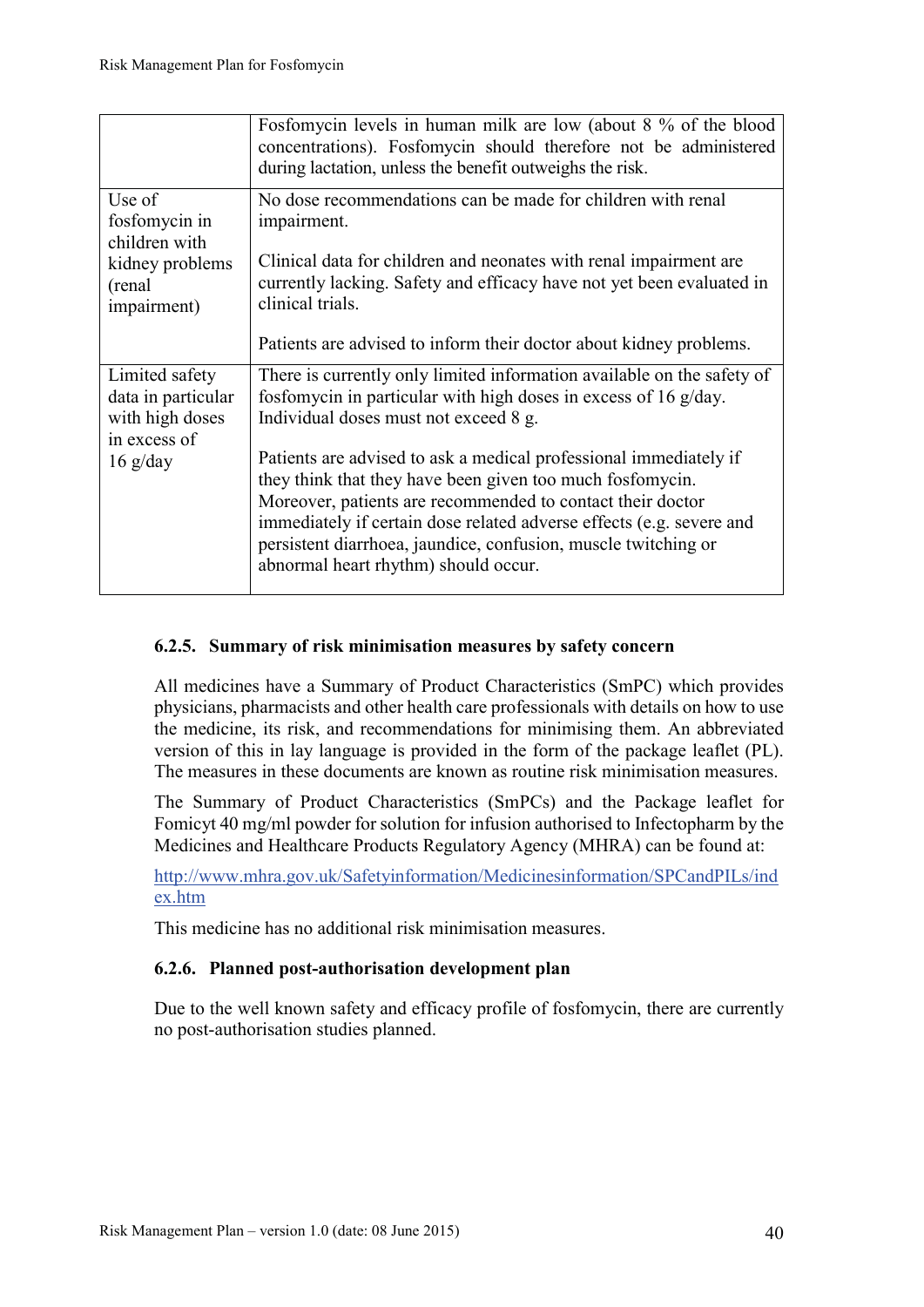| <b>Version</b> | <b>Date</b> | <b>Safety concerns</b>                                                                                                                                                                                                                                                                                                                                                                                                                                                                                                                  | <b>Comment</b>                                                                                                                               |
|----------------|-------------|-----------------------------------------------------------------------------------------------------------------------------------------------------------------------------------------------------------------------------------------------------------------------------------------------------------------------------------------------------------------------------------------------------------------------------------------------------------------------------------------------------------------------------------------|----------------------------------------------------------------------------------------------------------------------------------------------|
| 1.0            | 31 DEC 2014 | <b>Identified Risks</b><br>High levels of blood sodium or<br>$\bullet$<br>low levels of blood potassium<br>(hypernatraemia and/or<br>hypokalaemia)                                                                                                                                                                                                                                                                                                                                                                                      | This RMP constitutes the<br>second RMP for<br>fosfomycin-containing<br>products for which<br>InfectoPharm holds<br>marketing authorisations. |
|                |             | Serious allergic reaction<br>$\bullet$<br>(anaphylactic shock)                                                                                                                                                                                                                                                                                                                                                                                                                                                                          |                                                                                                                                              |
|                |             | Serious bowel inflammation<br>$\bullet$<br>(pseudomembranous colitis)                                                                                                                                                                                                                                                                                                                                                                                                                                                                   |                                                                                                                                              |
|                |             | Use in patients with reduced<br>$\bullet$<br>kidney function (renal impairment)                                                                                                                                                                                                                                                                                                                                                                                                                                                         |                                                                                                                                              |
|                |             | Intra-arterial administration<br>$\bullet$                                                                                                                                                                                                                                                                                                                                                                                                                                                                                              |                                                                                                                                              |
|                |             | Adverse reactions affecting the<br>٠<br>liver (hepatotoxicity including<br>fatty liver and hepatitis)                                                                                                                                                                                                                                                                                                                                                                                                                                   |                                                                                                                                              |
|                |             | Adverse reactions affecting the<br>$\bullet$<br>blood and lymphatic system<br>(haematological reactions,<br>including aplastic anaemia,<br>agranulocytosis and pancytopenia)                                                                                                                                                                                                                                                                                                                                                            |                                                                                                                                              |
|                |             | <b>Potential Risks</b>                                                                                                                                                                                                                                                                                                                                                                                                                                                                                                                  |                                                                                                                                              |
|                |             | Development of resistance                                                                                                                                                                                                                                                                                                                                                                                                                                                                                                               |                                                                                                                                              |
|                |             | <b>Missing Information</b>                                                                                                                                                                                                                                                                                                                                                                                                                                                                                                              |                                                                                                                                              |
|                |             | Pregnant or lactating women<br>$\bullet$                                                                                                                                                                                                                                                                                                                                                                                                                                                                                                |                                                                                                                                              |
|                |             | Use in children with renal<br>$\bullet$<br>problems (renal impairment                                                                                                                                                                                                                                                                                                                                                                                                                                                                   |                                                                                                                                              |
|                |             | Limited safety data in particular<br>$\bullet$<br>with high doses in excess of<br>$16$ g/day                                                                                                                                                                                                                                                                                                                                                                                                                                            |                                                                                                                                              |
| 1.0            | 10 APR 2015 | Change of intra-arterial administration<br>from identified risk to potential risk                                                                                                                                                                                                                                                                                                                                                                                                                                                       |                                                                                                                                              |
| 1.0            | 26 May 2015 | - Comment on combination therapy was<br>removed from part I product overview in<br>line with the updated SmPC<br>- Dosing section was adapted to updated<br>SmPC (clarification that loading dose in<br>patients with renal impairment must not<br>exceed $8$ g).<br>- Since tradenames in the different<br>countries vary, the placeholder<br><tradename> was included instead<br/>of "Fomicyt" or "Fosfomycin".<br/>- Editorial corrections and adaptions of<br/>cross-references.<br/>- Update of Annex 2 (updated SmPC)</tradename> |                                                                                                                                              |

## **6.2.7. Summary of changes to the Risk Management Plan over time**